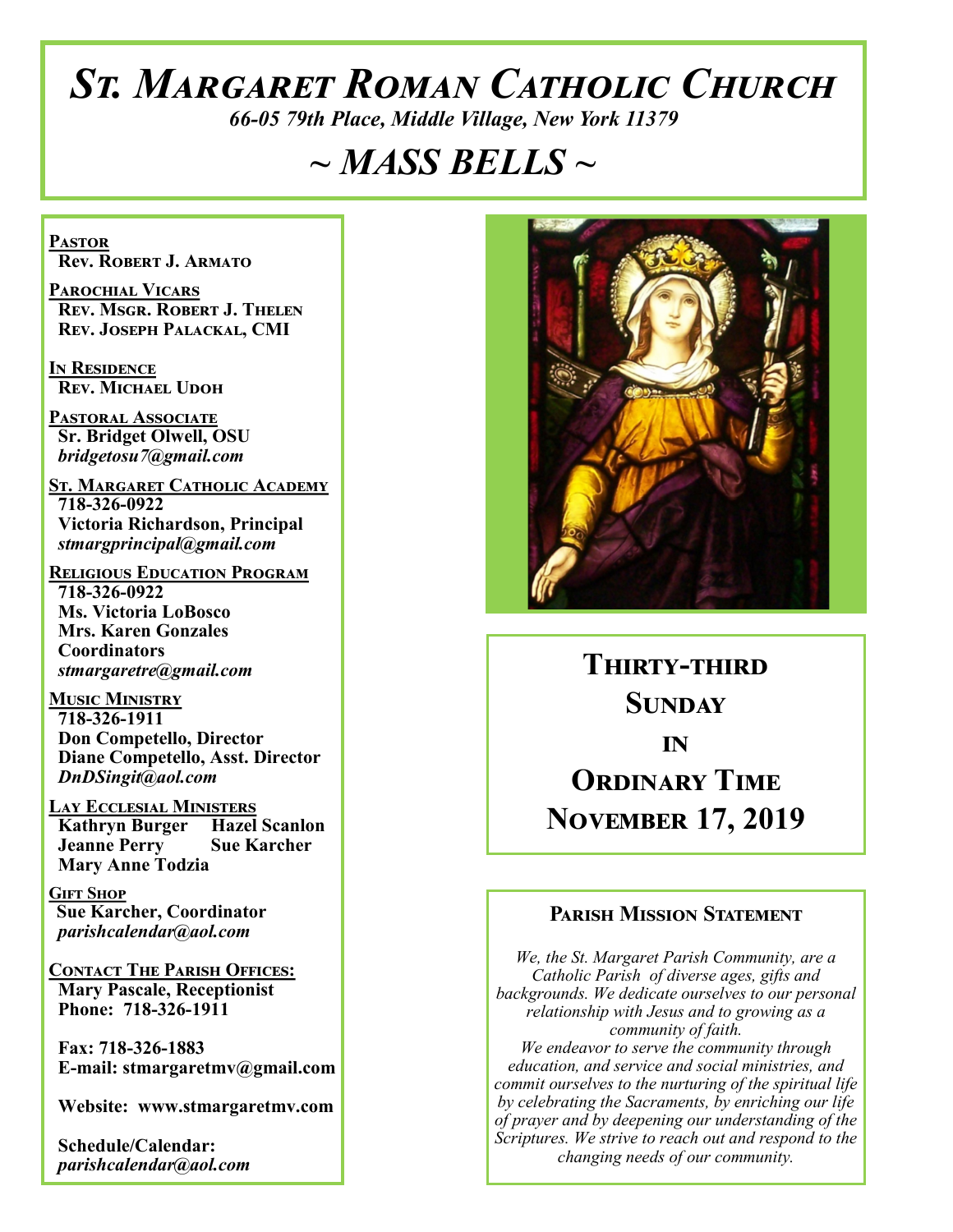## *MASSES FOR THE WEEK*

| SUN.                 | <b>NOVEMBER 17 - THIRTY-THIRD</b><br><b>SUNDAY IN ORDINARY TIME</b>                                                                                                                                                                                                   |
|----------------------|-----------------------------------------------------------------------------------------------------------------------------------------------------------------------------------------------------------------------------------------------------------------------|
| 7:30<br>9:00         | Anne Hynes<br>Joseph Russo/Daniele Bussa/Rosaria,<br>Rosario e Nunzio Taormina/Sanfrancesco<br>DiPaola/Alessio Atria/Concetta Giampapa<br>Sanfilippo, Giuseppe, Vincenza, Antonino,<br>Vito e Antonino/Vincenzo Battaglini/Famiglia<br>Pitassi, Battaglini e Cercone/ |
| 10:30                | Margaret M. Forte (BIRTH)                                                                                                                                                                                                                                             |
| <b>NOON</b>          | People of the Parish                                                                                                                                                                                                                                                  |
| 5:00PM               | <b>Fred Basedow</b>                                                                                                                                                                                                                                                   |
| MON.<br>7:00<br>9:00 | <b>NOVEMBER 18 - DEDICATION OF THE</b><br><b>BASILICAS OF STS. PETER AND</b><br><b>PAUL/ST. ROSE PHILIPPINE</b><br><b>DUCHESNE</b><br>John Hint<br>Rose D'Amato                                                                                                       |
| TUE.                 | <b>NOVEMBER 19 - WEEKDAY</b>                                                                                                                                                                                                                                          |
| 7:00                 | Walter W. and Katherine Weiner                                                                                                                                                                                                                                        |
| 9:00                 | <b>Fred Basedow</b>                                                                                                                                                                                                                                                   |
| WED.                 | <b>NOVEMBER 20 - WEEKDAY</b>                                                                                                                                                                                                                                          |
| 7:00                 | In Thanksgiving                                                                                                                                                                                                                                                       |
| 9:00                 | Julia Duignan                                                                                                                                                                                                                                                         |
| THU.                 | <b>NOVEMBER 21 - THE PRESENTATION</b><br>OF THE BLESSED VIRGIN MARY                                                                                                                                                                                                   |
| 7:00                 | <b>John Martinkat</b>                                                                                                                                                                                                                                                 |
| 9:00                 | Rosaria Ragussa/Maria Falsetta                                                                                                                                                                                                                                        |
| FRI.                 | <b>NOVEMBER 22 - ST. CECILIA</b>                                                                                                                                                                                                                                      |
| 7:00                 | Ann I. Giordano                                                                                                                                                                                                                                                       |
| 9:00                 | Fran K. Miller                                                                                                                                                                                                                                                        |
| SAT.                 | <b>NOVEMBER 23 - STS. CLEMENT AND</b><br><b>COLUMBAN/BLESSED MIGUEL</b><br><b>AUSTIN PRO</b>                                                                                                                                                                          |
| 9:00                 | <b>Collective:</b> Lena & Joseph Mazzola/                                                                                                                                                                                                                             |
| 5:00PM               | Peter & Rita Cooney                                                                                                                                                                                                                                                   |
| SUN.                 | <b>NOVEMBER 24 - THIRTY-FOURTH SUNDAY</b><br>IN ORDINARY TIME                                                                                                                                                                                                         |
| 7:30<br>9:00         | <b>Thomas Mazza</b><br>Vincenza, Mariano e Salvatore Palmeri/<br>Antonino e Antonina Costa/                                                                                                                                                                           |
| 10:30                | John Downer                                                                                                                                                                                                                                                           |
| <b>NOON</b>          | Richard Garezynski                                                                                                                                                                                                                                                    |
| 5:00PM               | People of the Parish                                                                                                                                                                                                                                                  |



# **PARISH INFORMATION**

**Rectory Office Hours Monday - Friday - 9 am to Noon, and 1 pm to 5pm Tuesday & Wednesday evenings 5-7pm Saturday - by appointment Sunday - closed**

**CONFESSIONS** - Saturday, 4-4:45 pm or by appointment with a priest.

**NOVENA** to Our Lady of the Miraculous Medal Mondays after the 9am Mass.

#### **THE ROSARY AND DIVINE MERCY**  devotion are prayed every morning in the church at 8:30am.

**BAPTISMS** take place on the 1st and 3rd Sundays of the month. Please call the rectory for an appointment and to register your child.

**WEDDINGS MUST** be scheduled at least six months in advance by appointment with a priest or a deacon. Please call the rectory office. For marriage preparation information visit www.pre-cana.org.

**THE ENGLISH CHOIR** rehearses on Tuesday, at 7 pm in the Church. Tenors and baritones needed!

**IL CORO ITALIANO** prattica ogni Domenica prima della Messa Italiana.

**THE YOUTH CHOIR** rehearses on Monday, from 6-7 pm in the Church. For more info, DnDsingit@aol.com

**BOY SCOUT TROOP #119** meets on Tuesdays from 7:15-9 pm in the Parish Hall. New members are welcome, age 10 1/2 & up. Call Mr. Krzewski, 718-894-4099.

**CUB PACK #119** meets on Mondays from 7-8:30 pm in the Parish Hall. New members welcome, age 6 to 10-1/2. Call Mr. Krzewski, 718-894-4099.

**SENIOR CITIZENS** meet every Wednesday at 12 Noon in the Parish Center.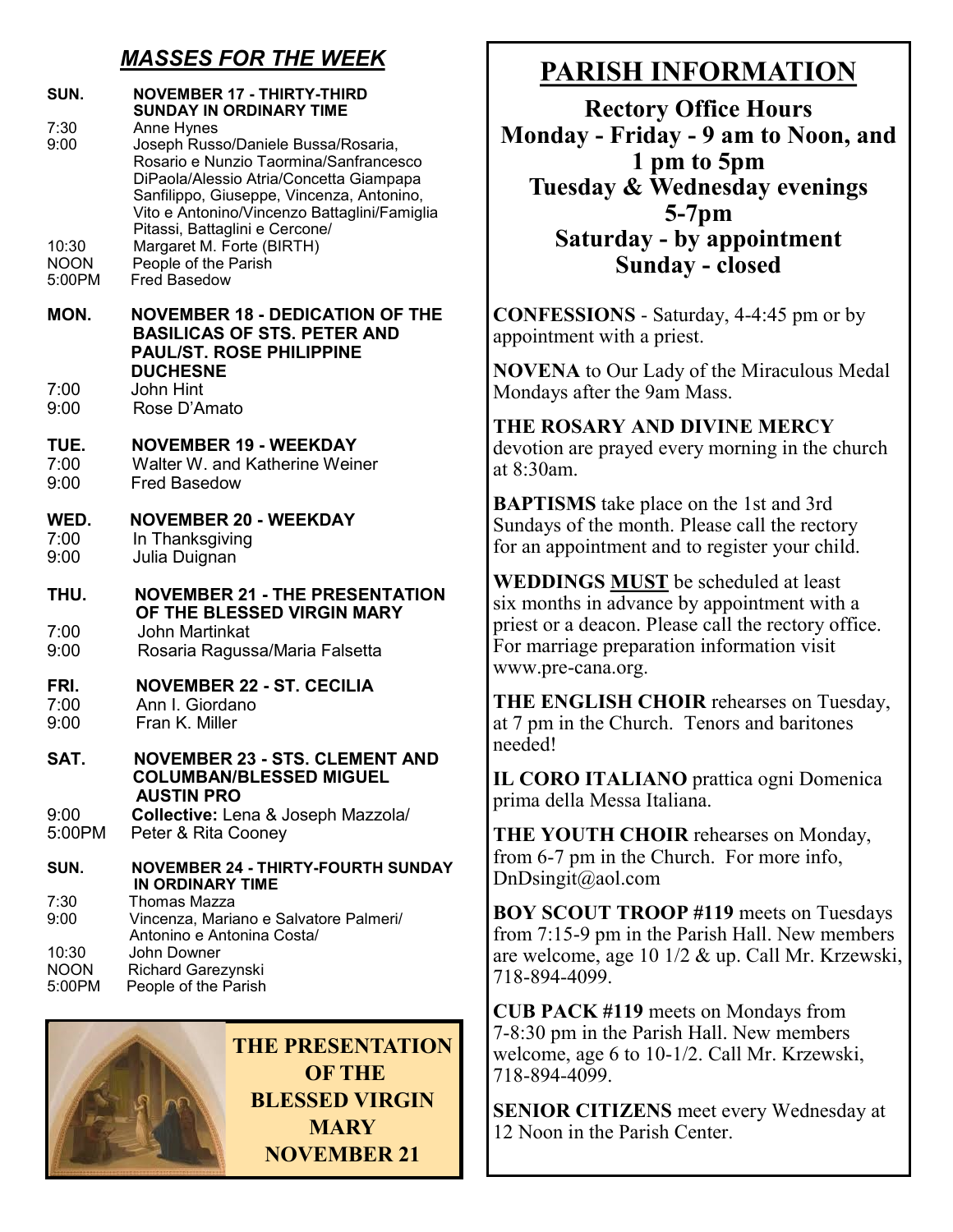# PLEASE PRAY FOR OUR SICK

Karen Guarascio, Connie Faccibene, Linda Frazier, Cari Ann Falk-LoBello, Glen Falk, Ronald Frazier, Robert Sabini, Lee Falk, Scott White, Baby McKinley Kelleher, Sean Harrison, Justin James Quirke, Elizabeth Ott, John Wert, Mary Harrison, John Murphy, Anne McGinnis, Norma Voyer, Vicky Turato, Julio Pelaez, Maritza Gutierrez, Graciela Mora, Cindy Mulore, Salvatore Tuttolomondo, Gloria Mojica, Gloria Pemaj, Anne Gorian, Allen McConville, Joseph Simon, Jack Marchindiondo, The Scaturro Family, Joseph Siano, Louis Pitelli, Marion Caracciola, Vita Mazzola, Giovanni Campo, Edward Stoltzenberg, Louis Pittelli, James Graff, Carol Arevalo, Immaculate Marge D'Elia, Jim O'Friscoll, Mary Rigovich, Matteo Sabini, Bob Biolsi, The Mojica Family, Fr. William Farrugia, Msgr. Leonard Badia, Matthew Zender, Cathie Greulich, Joseph & Mary Augustine,

*The names will remain for 3 months, please call 718-326-1911 and ask for continued prayers.*

#### **Prayer Requests**

**Pray for vocations to the Priesthood and Religious Life.** 

**Please pray for our men and women from our Parish serving in the defense of our country: Lt. Col. Thomas Frohnhoefer Sgt. Robert A. Domenici** 



*WE RECALL OUR BELOVED DECEASED*

*Especially, William J. Lienhart May they rest in Christ's Peace!*

# **MEMORIALS**

## *WINE & HOST THIS WEEK*

*are offered in memory of John Martinkat at the request of Hildegard Martinkat & Family.* 

## *TABERNACLE LAMP THIS WEEK*

*is lit in memory of Hans Winter at the request of the Winter Family.*

# *ALTAR CANDLES THIS WEEK*

*are offered in memory of Lena & Joseph Mazzola at the request of Ben Armato.*

#### **TODAY'S READINGS**

 *Thirty-Third Sunday in Ordinary Time* 

Mal 3:19-20a Ps 98:5-6, 7-8, 9 2 Thes 3:7-12 Lk 21:5-19

## **READINGS FOR THE WEEK**

Monday: 1 Mc 1:10-15, 41-43, 54-57, 62-63 Ps 119:53, 61, 134, 150, 155, 158 Lk 18:35-43 Tuesday: 2 Mc 6:18-31 Ps 3:2-3, 4-5, 6-7 Lk 19:1-10 Wednesday: 2 Mc 7:1, 20-31 Ps 17:1bcd, 5-6, 8b, 15 Lk 19:11-28 Thursday: 1 Mc 2:15-29 Ps 50:1b-2, 5-6, 14-15 Lk 19:41-44 Friday: 1 Mc 4:36-37, 52-59 1 Chr 29:10bcd, 11abc, 11d-12a, 12bcd Lk 19:45-48 Saturday: 1 Mc 6:1-13 Ps 9:2-3, 4, 6, 16, 19, Lk 20:27-40 Sunday: 2 Sm 5:1-3 Ps 122:1-2, 3-4, 4-5 Col 1:12-20 Lk 23:35-43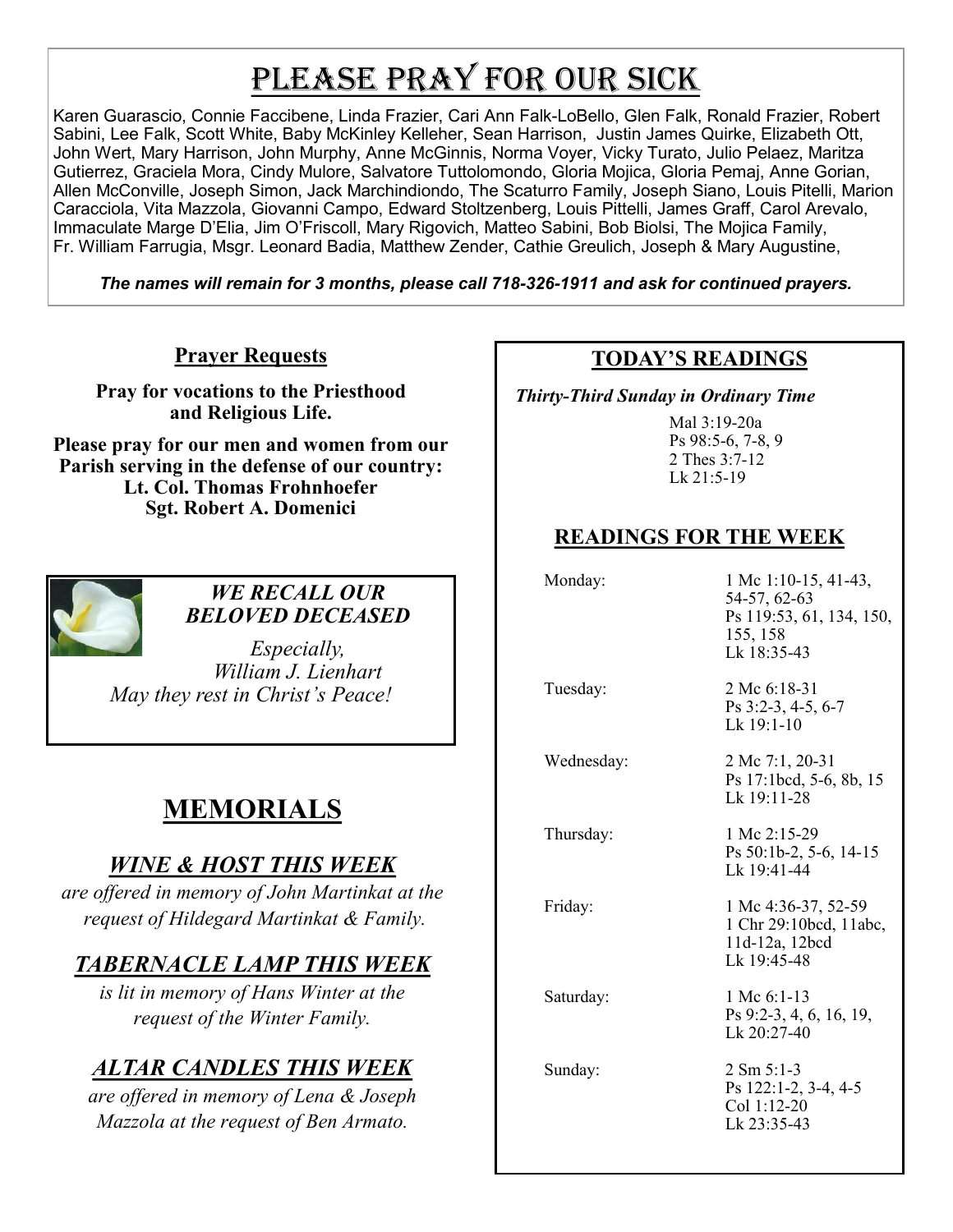

### **MEMORIALIZE A MISSALETTE FOR 2020**

 You can put the name of a loved one on a missalette for one year. There are two types of forms: a white one "In Honor of (living)", and a purple one "In Memory of (deceased)". Each person who uses the missalette is asked to pray one Hail Mary for your intention.

 Forms are in the vestibule and on the radiators in Church. Please fill out the form and return it to the Rectory as soon as possible, or place it in the collection basket in an envelope together with your \$10.00 donation for each commemoration.

## **160TH ANNIVERSARY EVENTS**

 *Save the dates!* Several events are being planned for the celebration of our Parish's 160th anniversary. Among them are *Lessons and Carols* on **Sunday afternoon, Dec. 15,** followed by light refreshments and a raffle drawing, and a *jubilee dinner-dance* benefiting the Parish and the Academy on **Saturday evening, May 16.**

#### **PARISH REGISTRATION**

 Very often, people come to the Rectory asking for a certificate or letter attesting to their being active members of our Parish. That's hard for us to do, if there is no record of their being registered.

 All families worshiping here at St. Margaret's are encouraged to register with the Rectory Offices. All you have to do is complete the following information and drop it into the collection basket. We'll take it from there.

| Name:    |        |  |  |
|----------|--------|--|--|
| Address: |        |  |  |
|          |        |  |  |
| Phone #: | $($ )- |  |  |

#### **INTERFAITH SERVICE**

 There will be an interfaith prayer service at Our Lady of the Angelus, 63-63 98th St., Rego Park, at 4:00pm Sunday, November 24. Light refreshments will follow.

#### **HOMEBOUND MINISTRY**

 Members of the St. Vincent de Paul Society are helping us to extend our Parish ministry to the sick or elderly homebound, so that we can address their needs for the Sacraments, food, and/or social contact.

 Please call Terry **(1-718-326-0188)** to set up a visit by a Society member or a priest.

#### **ANOINTING OF THE SICK**

 Please do not delay in contacting the Rectory in the event that someone needs the Sacrament of Anointing of the Sick because of advanced age or illness.

#### **COMMITMENT**

Many thanks to the families who have made a commitment to increase their weekly contributions to the Parish! Forms still are available in church, if you haven't completed one yet. *Your* Parish is counting on *you.* Collections already are up slightly from last year.

 As always, thanks for your sacrifice and generosity!



*SAINT CECILIA NOVEMBER 22*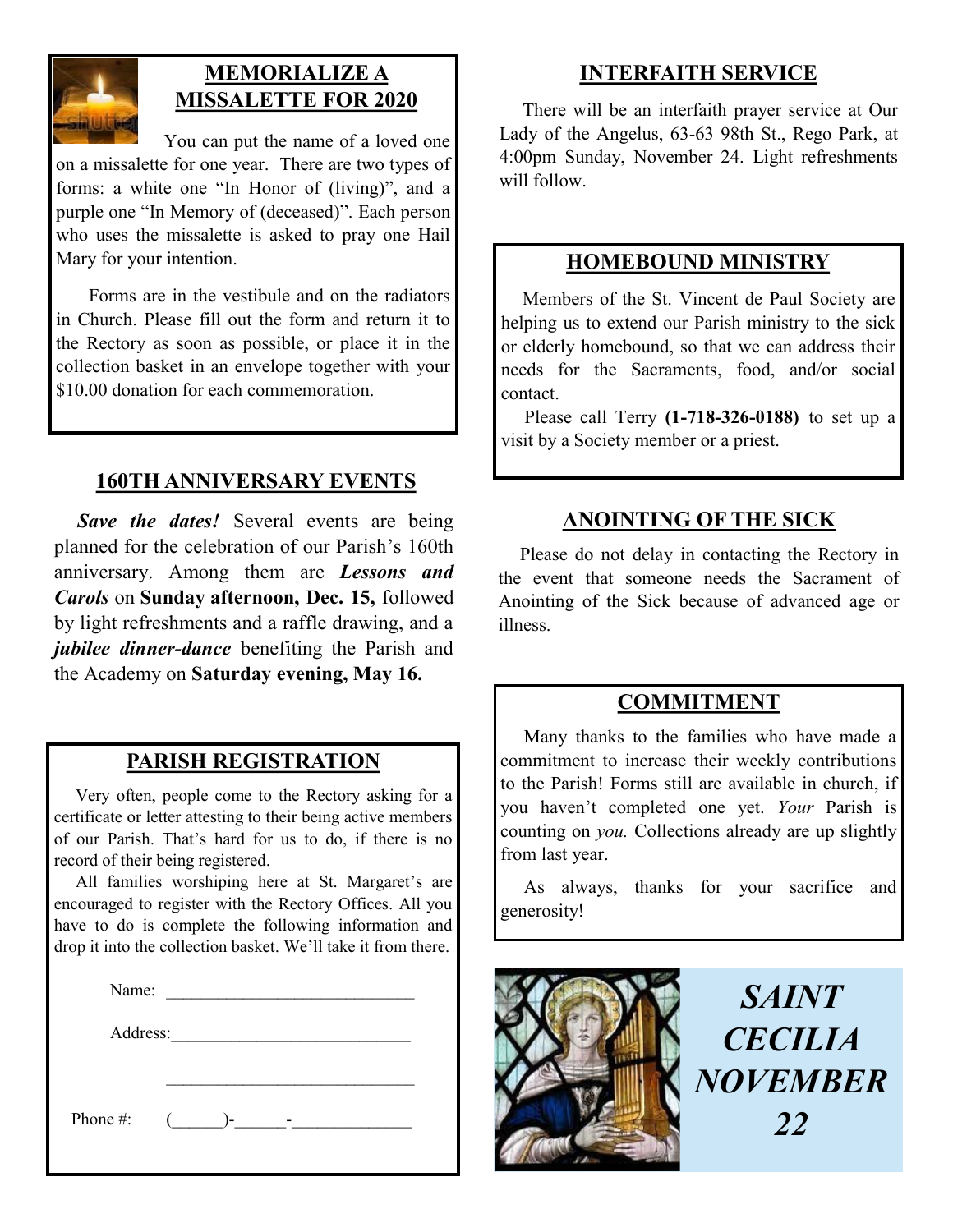# **St. Margaret Gift Shop**

Wednesdays, 12:00 - 4:00pm Saturdays, 4:00 - 5:00pm Sundays, 9:00am - 1:00pm

We have a selection of religious goods: Rosaries - Medals - Gifts Crucifixes - Statues - Bibles other books **AND MORE!**

If we don't have it, we'll try to get it for you. The Gift Shop is located in the rectory. Please use the red side door in the parking lot. If the door is closed, please knock.

Contact us: **parishcalendar@aol.com**

## **E-GIVING IS HERE!**

 Have you signed up yet with *Faith Direct* or another e-giving service? It benefits both you and our Parish. Enrollment is friendly, safe, and troublefree, AND you can change your intended giving anytime that your wish.

Please visit our Parish website,

**stmargaretmv.com** and click DONATE, or contact the Rectory, **718-326-1911** for more information.

# **ANNUAL CATHOLIC APPEAL**

 We've done it!!! We're now at **\$67,352, 102.2%** of our *Annual Catholic Appeal* goal of **\$65,897,** thanks to the **183** families who have pledged so far. **\$66,240**  has been paid in already, which means that **we're getting back some money this year.** 

 If you've been hesitating until now, this is a good time to consider giving to this year's *Appeal.* **Every dollar over goal that is received by 12/31/19 will come back to the Parish.** Envelopes are still available in church. *Send your donation directly to the Appeals office.*

## **Monthly Memorial Mass**

 A **memorial Mass with music** is celebrated each month for the repose of the souls of those who were buried from our church during the preceding month.

 While we no longer celebrate private memorial Masses, families who wish to have an annual or "month's mind" Mass offered for a loved one can join in this monthly celebration. Please contact the Rectory at 718-326-1911 to make the arrangements.

 **The next memorial Mass will be celebrated at 11:45 am Saturday, December 14.** 



## **THE ST. VINCENT FOOD PANTRY**

is located in the Convent 66-25 79th Place

#### **The Pantry is open every WEDNESDAY AND SATURDAY from 10:00 am to 12:00 Noon.**

*The Holidays are coming! Please donate coffee, tea, apple juice or cider, stuffing mix, canned yams, instant mashed potatoes, gravy, cranberry sauce and cooking oil. For more info. call Terry, 718-326-0188*

*As always, thank you for your generosity!*

#### **SAVE THE DATE . . .**

 This year our *Lessons & Carols* will be dedicated to the deceased members



of the adult choir, *Anne Abbruzzese, Tom Brucato, Augie DeSimone, Joe DiChiaro, Joe and Georgette Hauck, Rose LaVaglia, Dorothy Murawski, Joe Ritti, and Joe VanSchaick,* who served for many years.

 Lessons & Carols will be a combination of our adult choirs and our "Cherub" (youth) choir and their parents!

 Please join us for a prayerful and spiritual afternoon. Mark the date: **Sunday, December 15, at 3:00pm in the Church.**